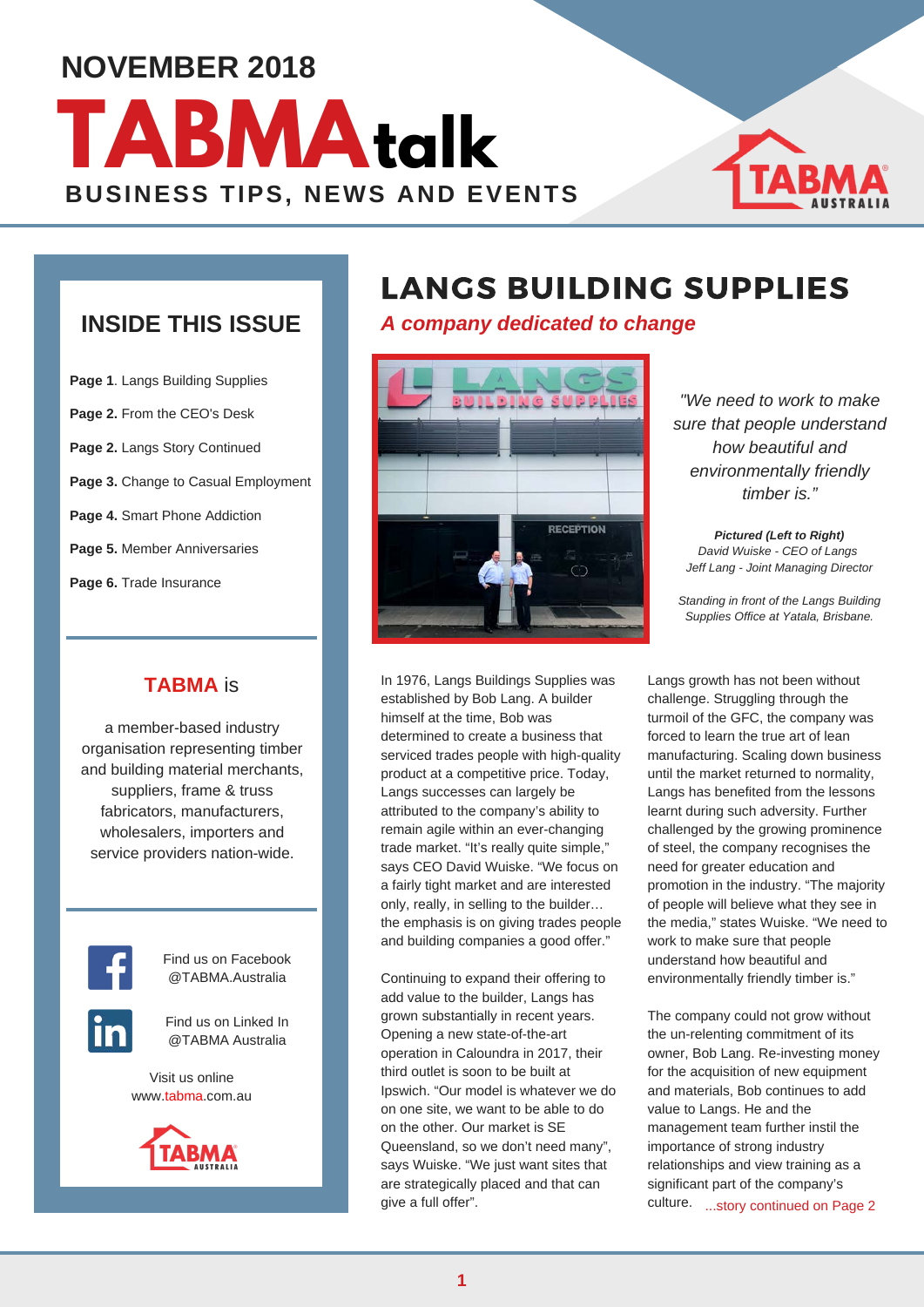## **FROM THE CEO'S DESK**

*Looking Back, Looking Forward*



TABMA has come a long way in the last decade.

In 2008 TABMA operated as TABMA (NSW) Ltd out of small premises in Surry Hills, Sydney with apprentice and trainee placements numbering only 43 while a one person operation was in place in Perth but was not trading economically.

TABMA decided at this time, that to secure our future, we would place greater emphasis on communication with members, and as a business, we would place our major concentration on the placement of apprentices and trainees through our existing Group Training Organisation (GTO).

Following the demise of TDA South Australia in 2010, we decided there was an opportunity to enter the South Australian market, so TABMA SA was established.

Around this time TABMA NSW recreated itself as TABMA (Australia) Ltd.

TABMA Queensland had been established as a separate entity in 2001 and operated independently of TABMA NSW. A working relationship with TABMA Qld was reestablished in 2009, and in 2013 TABMA Queensland became a division of TABMA Australia.

During this period consideration was given to establishing a TABMA Registered Training Organisation (RTO) to train our trainees. However, in 2014 the opportunity to acquire FITEC, a south-east Queensland based RTO, became available and in October that year, FITEC became a member of the TABMA Group.

In 2016 it was decided to move into Victoria, and later that year TABMA Victoria was established.

In 2018 our turnover had increased threefold since 2008, and we have over 200 apprentices and trainees placed covering all states plus the ACT.

We introduced a WHS inspection service, a workplace advice line to provide industrial relations advice, and a recruitment division recruiting permanent and part-time staff, while our long-standing division Building Trade Credit Australia continued to offer its service to some of Australia's biggest companies.

In 2018 we also introduced a Customer Relationship Management System (CRM) into our business through Job Ready.

 A CRM in simple terms is a system or strategy for managing customer (member) interactions and optimising and systematising relationships.

We have also introduced new accounting systems such as Astute and Xero to modernise the way we formulate our accounts.

While TABMA has come a long way in 10 years, we still have a long way to go.

FITEC now trades as TABMA Training and is expanding its operations into NSW and South Australia while looking to further develop a range of short courses across all sectors of the forest and timber industry.

Our GTO is always updating the trades and courses we offer to young people and is now offering courses outside the timber industry.

We are continually looking at increased ways to assist our members through additional services and benefits. Also, we recently engaged an integrated digital agency to grow our social media presence through online marketing and web development.

At TABMA our motto is "standing still is the same as going backwards" so we are always looking for new opportunities.

Melion

Colin Fitzpatrick

### LANGS BUILDING SUPPLIES

Their nomination at this years Timber Industry Awards for Host Employer of the Year recognises their continued partnership with TABMA in providing their staff with the necessary tools to grow and learn. Investing strongly in the training of both existing and new staff, Langs seek to promote the diversity of the timber industry – the roles that extend beyond those of the carpenter.

### *... continued from Page 1*

Langs Building Supplies were awarded The Andrew Bone TABMA Member of the Year Award at the National Timber Industry Dinner held in Sydney on October 26. Also performing well at the recent Queensland Timber Industry Awards in Brisbane, Langs won Best Frame and Truss Operation and Most Innovative Operation for the Road Pod.

A game-changer for safety and efficiency, their innovation is expected to pave the way for the rest of the industry. These awards are a great accomplishment for the company and are a testament to the hard work and investment of Bob Lang, joint Managing Director Jeff Lang, CEO David Wuiske, and the greater team at Langs.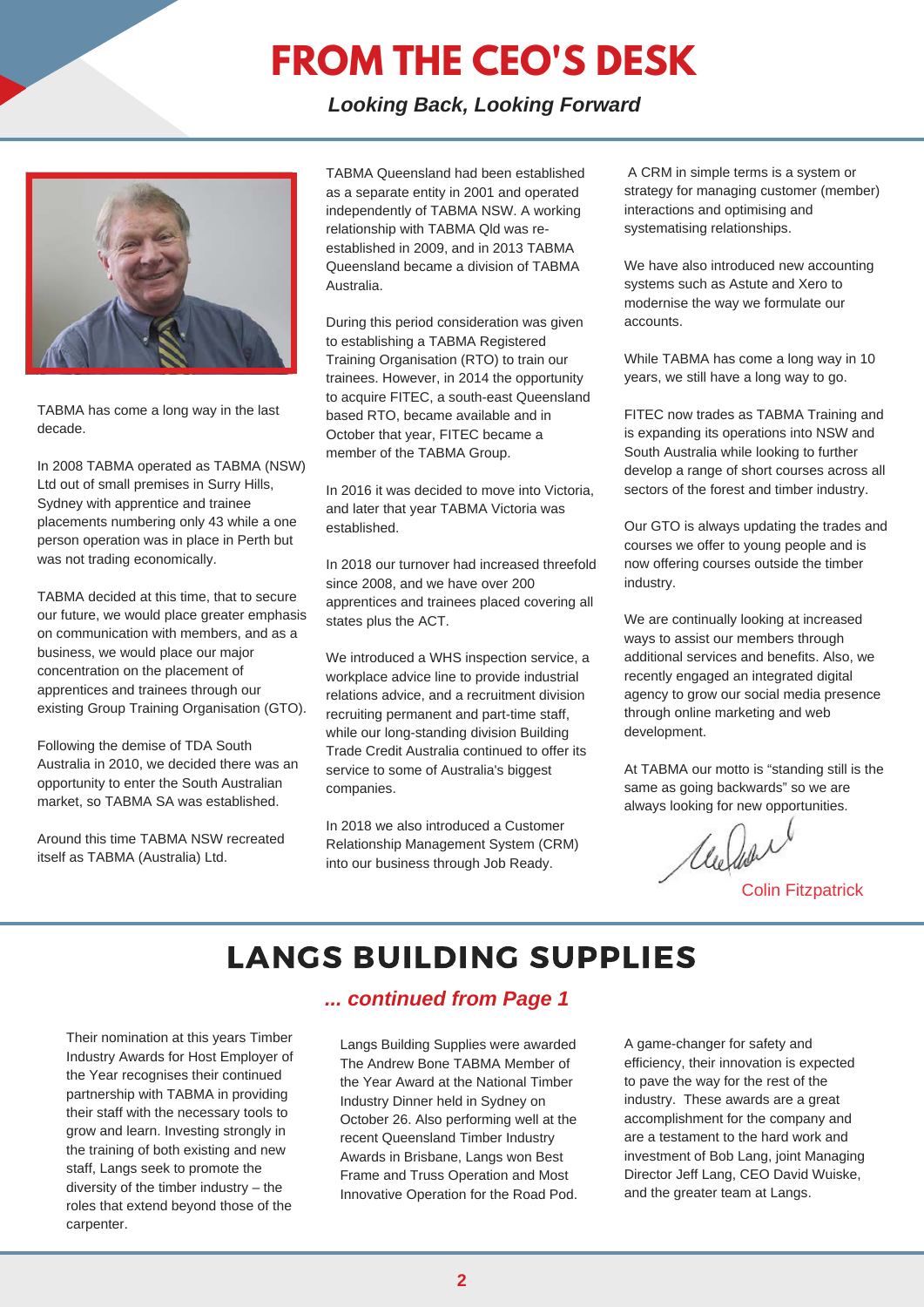# **CHANGE TO CASUAL EMPLOYMENT**

*Some employees can request conversion to full-time or part-time work.*

*A recent decision of the Fair Work Commission (FWC) as part of the 4 yearly review of modern awards will see casual conversion provisions added to modern awards from 1st October 2018.* 

This decision will impact employers who provide casual employees with regular and systematic hours, as employers may be required to convert their casual employees into permanent roles.

Presently casual employees are not required to receive any commitment from an employer regarding how long they will be employed for, or the days and hours they will work. Casual employees are also not required to commit to all work that is offered to them by an employer.

Employers who make advance commitments and provide regular shift patterns to their casual employees for extended periods of time are risking their ability to maintain a casual workforce.

#### **What this Means for You as an Employer**

Effective 1st October 2018, employers will be required to provide all casual employees with a copy of the provisions contained in the relevant Award by 1st January 2019. Casual employees commencing on or after 1st October 2018 will need to receive a copy of the provisions within the first 12 months after their first working day with the employer.

Employers who engage casual employees to perform regular patterns of work on an ongoing basis must consider requests from casual employees to convert their employment status. Employees can make a conversion request after 12 months, and there are limited grounds on which an employer can refuse a request.

### *"Employers who provide regular shift patterns to casual employees are at risk."*

#### **Advice for Employers**

Employers who engage casual employees should ensure they consider the following guidelines:

- $\blacktriangleright$  Read the provisions in the awards when published on 1st October 2018
- Ensure all employee requests to convert from casual to part time or fulltime employment are made in writing.
- Respond to employee casual conversion requests in writing within 21 days.
- ▶ Document all instances where:
	- Employees are provided with a copy of the provisions;
	- Regular casual employees elect not to convert;
	- Casual employees request to convert;
	- You respond to casual employee requests to convert.
- Ensure all casual employees commencing on or after 1st October 2018 are provided with a copy of the provisions within first 12 months employment.
- Provide all existing casual employees with a copy of the provisions before 1st January 2019.

Ensuring accurate records are maintained strongly assists employers to demonstrate evidence of their compliance with workplace laws.

To further assist employers, we are providing answers to the most frequently asked questions employers have regarding the upcoming changes to casual provisions.

#### *A casual employee doesn't want to move into a permanent role, do they have to do this?*

No, casual employees don't have to convert their employment if they don't want to.

#### *I offered a casual employee a permanent role and they refused, can I force them to take the role?*

No, employers are not permitted to convert a casual employee to a permanent role without their agreement.

#### *A casual employee has been working full time hours for 12 months, can I reduce their hours to avoid them making a conversion request?*

No, employers may be at risk of an adverse action claim if they reduce working hours to avoid their obligations with casual employee conversion requests.



#### *A casual employee has worked with us for 12 months, but only started a regular pattern of hours in the last 3 months. Can they request to convert?*

No, only regular casual employees who have worked a pattern of hours in the preceding 12 month period can request to convert.

#### *What is considered reasonable grounds for refusing an employee request?*

Employers can refuse an employee request if it would require significant adjustment to the employee's hours to accommodate the request. Employers can also refuse on reasonable business grounds including knowing or having reasonable foreseeability that the casual employees' hours of work will significantly decrease, or that their position will cease to exist within 12 months.

#### *What if an employee converts to a permanent role and then requests to return to a casual role?*

Employees who requested permanent employment that are wanting to revert to casual employment may only do so with the written agreement of the employer.

#### *I have approved a casual employee's request to convert to a permanent role, do I need to issue a new employment contract?*

Yes, a new contract should be issued and have an effective date aligning with the employer's next pay cycle.

#### Employers can read more about the Fair Work Commission decision tabma.com.au/industry-links/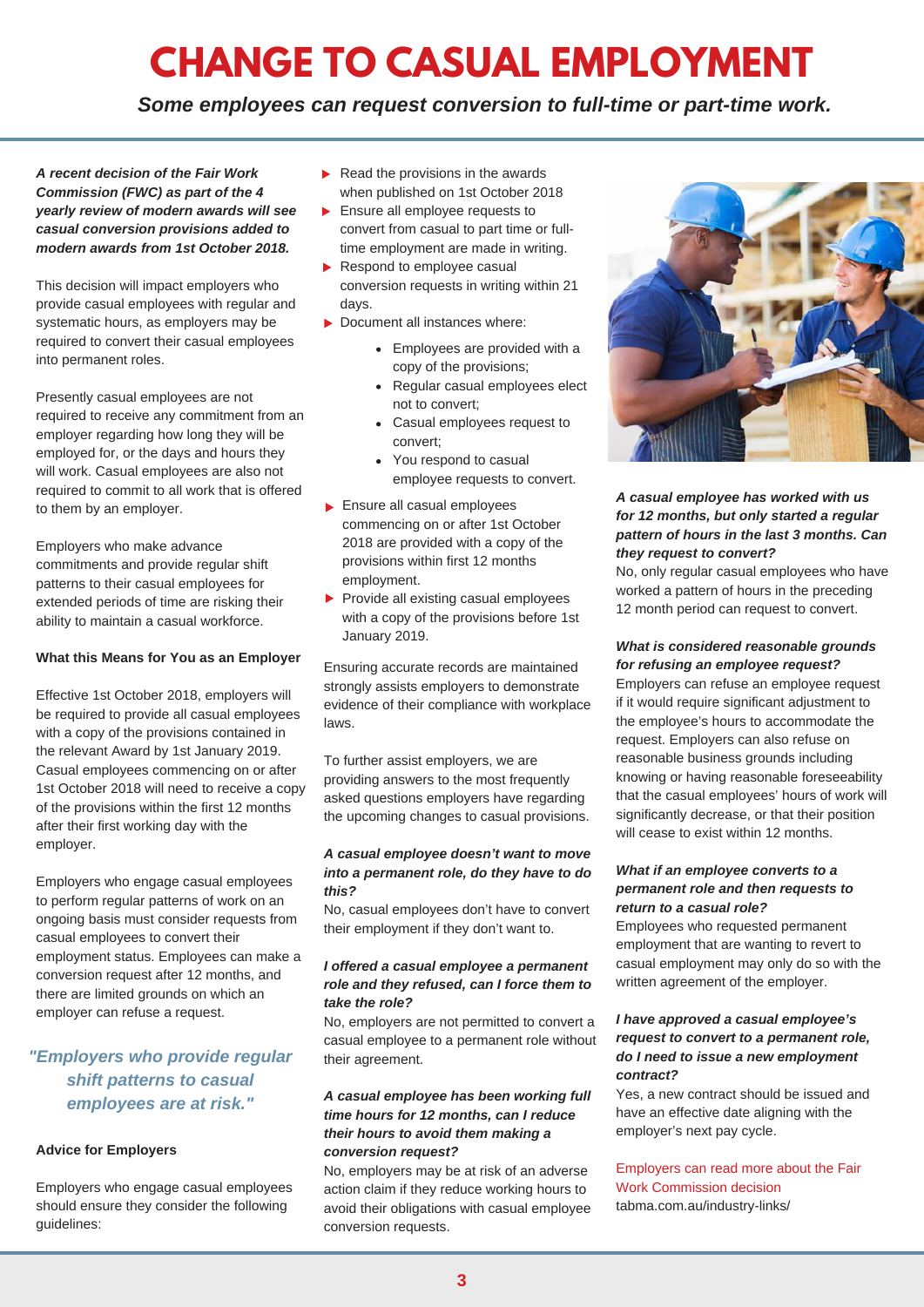# **SMARTPHONE ADDICTION**

### *Why it's worrying the typical user touches their phone 2,617 times a day!*

By 2030, the World Health Organisation has forecast depression and anxiety will be the number one healthcare burden, costing upwards of US\$1 trillion a year in many countries. Already, studies are revealing a correlation between anxiety, depression and smartphone use — not to mention what smartphones could be doing to our neurochemical balance.

#### **The Urge to Seek Distraction**

People call it 'smartphone addiction', but maybe our urge to check our mobiles or screens is also a product of affluenza. How so? Because when humans' basic needs are largely taken care of, the urge to seek distraction is higher, because people get bored!

Technology and mass production of goods and services have widened the 'bored effect', so now most people have toys to play with, and therefore more means to fidget and see what the apes in other packs are up to.

#### **How often do we touch our phones?**

An interesting US survey by KDA Engineering, revealed while 60% of people think they touch their phone about 100 times or less each day, in fact, a typical user taps, touches or wipes their phone 2617 times each day!

What are all these people staring at so compulsively? Unsurprisingly, it is texts and phone calls that are a top priority to respond to, ahead of email, messenger, and other social media apps.

It's only been a few years since smartphones came along and already they have insidiously become 'indispensable'. What this constant monitoring does is reinforce anxieties about 'what's going on out there' and the need for affirmation. There are upsides to monitoring what's going on (for example, if there was a bushfire in your vicinity, you'd be wanting to quickly find the nearest exit point). Technology in the context of survival communication can save lives and prevent catastrophes from worsening.

#### **What about the use of smartphones at work?**

The study explored smartphone etiquette and found:

- ▶ 70% of people think it's wrong to bring smartphones to meetings, but 53% do it anyway;
- ▶ 80% think it's wrong to check phones during meetings, but 50% surreptitiously do so anyway; and
- ▶ 20% of people check their phone every 20 minutes.

#### **Smartphone etiquette and disrespectful behaviours**

It seems smartphone etiquette is eroding our behaviour both at work and socially. Watching a bored team member, or even manager, flipping through messages on a mobile in a meeting is annoying, especially when coupled with non-response to discussions.

Phubbing — a term coined in Australia to describe the habit of snubbing someone in favour of a mobile phone — is a welldocumented occurrence. We probably don't even need a University of Kent study to prove when people abruptly cease a face-toface conversation to stare at their mobile it causes hurt and offence to others.



#### **Mindful smartphone manners and regaining balance**

Smartphone addiction is real, but like compulsive eating, we can choose to switch behaviours. It's a question of the importance of exercising conscious good manners and moderation and being mindful how we communicate to each other. Beyond social norms, there is compelling evidence smartphones drain our brains. For our collective and individual mind-body health, it's vital to switch them off at regular intervals and restore our grey cells with dips into nature, performing more manual tasks (for example, handwriting rather than tapping on a laptop), making time to catch up with friends and focusing on our jobs. Smartphones deserve their name, but in the end, it's smarter and inherently much more sustainable if you do one simple thing: switch it off and put it away for as long as possible.

Here are some challenges to set yourself, which will be beneficial in the short- and long-term.

- ▶ Switch off your phone a couple of hours before you go to sleep (smartphones interfere with our bodies' circadian rhythms, causing sleep deprivation and potentially impacting mental health).
- **Leave your mobile in your bag or locker** when attending movies, concerts, meetings and seminars. (And don't take them to the loo — it's distasteful hearing people's phone conversations from the next stall!)
- Try a digital break on public transport. Read a book or newspaper, or take in the scenery while you travel.
- Go for walks and swims or exercise on a regular basis — digital detoxing is an excellent practice.
- ▶ Consider turning off notifications if possible or using flight mode for a period of time.

**Source:** smartcompany.com.au, Eve Ash Tuesday October 9th 2018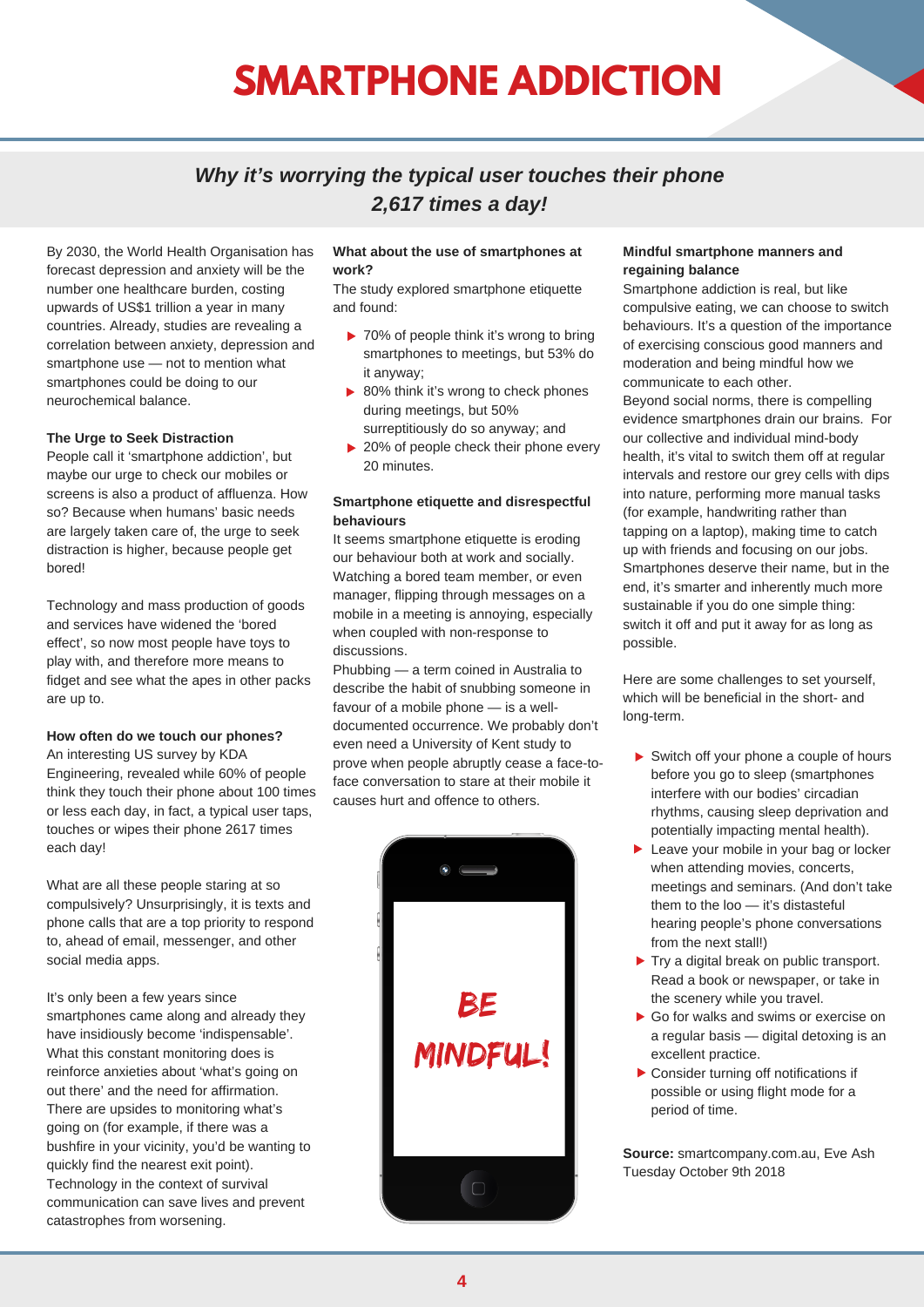# **MEMBER ANNIVERSARIES**

| <b>Member Name</b>                                 | <b>State</b> | Years          | <b>Member Name</b>                                   | <b>State</b> | Years |
|----------------------------------------------------|--------------|----------------|------------------------------------------------------|--------------|-------|
| <b>Belway Constructions Pty Ltd</b>                | (NSW)        | 1              | DMK Forest Products Pty Ltd (Burleigh Heads)         | (QLD)        | 8     |
| <b>CQ Building Supplies</b>                        | (QLD)        | 1              | <b>Lumara Timber Sales Pty Ltd</b>                   | (NSW)        | 8     |
| <b>Gowan Lea Timbers</b>                           | (QLD)        | 1              | <b>Redland Bay Roof Trusses</b>                      | (QLD)        | 8     |
| <b>Kustom Joinery Manufacturers</b>                | (SA)         | 1              | <b>Austbrokers Premier Pty Ltd</b>                   | (QLD)        | 9     |
| <b>Simon Home Timber &amp; Hardware</b>            | (QLD)        | 1              | <b>Hamilton Sawmills Pty Ltd</b>                     | (WA)         | 9     |
| <b>Superior Timber Supplies</b>                    | (SA)         | 1              | <b>Mr Kwila Outdoor Furniture</b>                    | (QLD)        | 9     |
| <b>WP Projects Pty Ltd</b>                         | (NSW)        | 1              | <b>WA Timber Door &amp; Window</b>                   | (WA)         | 9     |
| <b>Colonial Restoration Supplies</b>               | (QLD)        | 2              | <b>Heyden Frame &amp; Truss</b>                      | (NSW)        | 10    |
| <b>Dahlsens Building Centres Pty Ltd</b>           | (VIC)        | 2              | <b>T-Pac Lumber Pty Ltd</b>                          | (QLD)        | 10    |
| Dindas Australia Pty Ltd (Clayton Sth)             | (VIC)        | 2              | Window & Door Industry Council Inc.                  | (NSW)        | 10    |
| <b>Gunnersen Pty Ltd (Derrimut)</b>                | (VIC)        | 2              | <b>NHS</b>                                           | (NSW)        | 11    |
| H2 Custom Joinery Pty Ltd                          | (NSW)        | 2              | <b>Kosny Corporation</b>                             | (QLD)        | 12    |
| <b>Hurford Hardwood Kempsey</b>                    | (NSW)        | 2              | <b>Stockwells Joinery Pty Ltd</b>                    | (NSW)        | 12    |
| <b>JAG Timber PTY LTD</b>                          | (SA)         | 2              | <b>Wesbeam Pty Ltd (Brendale)</b>                    | (QLD)        | 12    |
| <b>Meyer Timber Pty Ltd (Dandenong)</b>            | (VIC)        | 2              | <b>Midcoast Timber Centres (Kirrawee)</b>            | (NSW)        | 13    |
| Simmonds Lumber Pty Ltd (Dandenong South)          | (VIC)        | 2              | <b>Nash Timbers</b>                                  | (NSW)        | 13    |
| <b>Storaenso Aust Pty Ltd</b>                      | (VIC)        | 2              | South West Timber Sales Pty Ltd                      | (NSW)        | 13    |
| <b>Williams Group Australia Pty Ltd</b>            | (QLD)        | 2              | <b>Timber Development Association</b>                | (NSW)        | 13    |
| <b>A Wood Shed</b>                                 | (QLD)        | 3              | <b>Austim</b>                                        | (WA)         | 14    |
| <b>Bondi Junction Timber &amp; Hardware</b>        | (NSW)        | 3              | <b>Lindsay Meyers Pty Ltd</b>                        | (QLD)        | 14    |
| Doyles Holdings (QLD) Pty Ltd                      | (QLD)        | 3              | <b>Mathews Timber Pty Ltd</b>                        | (NSW)        | 14    |
| <b>Gold Coast Doorland</b>                         | (QLD)        | 3              | <b>Gow-Gates Financial Services Pty Ltd</b>          | (NSW)        | 15    |
| <b>High Country Truss &amp; Frames</b>             | (NSW)        | 3              | <b>Meyer Timber Pty Ltd (St Marys)</b>               | (NSW)        | 15    |
| <b>Kennedys Timbers</b>                            | (QLD)        | 3              | <b>Newcastle Timber Trading Company Pty Ltd</b>      | (NSW)        | 15    |
| <b>McKay Timber</b>                                | (TAS)        | 3              | <b>Boonah Lattice</b>                                | (QLD)        | 17    |
| <b>Abbey Timber</b>                                | (NSW)        | 4              | <b>Bretts Timber and Hardware (Windsor)</b>          | (QLD)        | 17    |
| <b>Carrolls Wholesale Timber</b>                   | (NSW)        | 4              | Dindas Australia Pty Ltd (Tingalpa)                  | (QLD)        | 17    |
| Kincumber Mitre 10                                 | (NSW)        | 4              | Gill & Co Pty Ltd (Cleveland)                        | (QLD)        | 17    |
| <b>Pinewood Products</b>                           | (QLD)        | 4              | <b>Simmonds Lumber Pty Ltd (Banyo)</b>               | (QLD)        | 17    |
| <b>Cass Brothers</b>                               | (NSW)        | 5              | Thora Wholesale Timbers Pty Ltd                      | (QLD)        | 17    |
| <b>DCC</b>                                         | (WA)         | 5              | <b>Timbeck Architectural (Burpengary)</b>            | (QLD)        | 17    |
| <b>M &amp; B Building Products</b>                 | (WA)         | 5              | <b>TLB Timber Pty Ltd</b>                            | (QLD)        | 17    |
| <b>Timber Queensland Ltd</b>                       | (QLD)        | 5              | Versace Timbers Pty Ltd (Virginia)                   | (QLD)        | 17    |
| <b>Timber Truss Northside</b>                      | (QLD)        | 5              | <b>Woodhouse Timber Company Pty Ltd (Darra)</b>      | (QLD)        | 17    |
| <b>Westview Frames &amp; Trusses (NSW) Pty Ltd</b> | (NSW)        | 5              | <b>Big River Group Pty Ltd (Meadowbrook)</b>         | (QLD)        | 19    |
| <b>Astleys Plumbing &amp; Hardware</b>             | (NSW)        | 6              | <b>Blacktown Building Supplies Pty Ltd</b>           | (NSW)        | 19    |
| <b>Fleetwood Timbers Pty Ltd</b>                   | (NSW)        | 6              | <b>Clarke &amp; Walker (Hornsby)</b>                 | (NSW)        | 19    |
| <b>Gem Frame &amp; Truss Pty Ltd</b>               | (NSW)        | 6              | Hardware & General Supplies Ltd (Dural)              | (NSW)        | 19    |
| <b>Jeays Hardware Pty Ltd ATF</b>                  | (QLD)        | 6              | <b>Programmed Timber Supplies</b>                    | (NSW)        | 19    |
| <b>MCM Frame &amp; Truss Pty Ltd</b>               | (NSW)        | 6              | MiTek Australia Ltd (Riverwood)                      | (NSW)        | 20    |
| <b>Ozbuild Materials Pty Ltd</b>                   | (QLD)        | 6              | <b>B &amp; J McNamara Pty Limited</b>                | (NSW)        | 21    |
| <b>Ridgewood Timber Pty Ltd</b>                    | (SA)         | 6              | <b>Walker Bros Gosford</b>                           | (NSW)        | 21    |
| Royal Plywood Pty Ltd                              | (NSW)        | 6              | <b>South Pacific Roof Truss</b>                      | (NSW)        | 22    |
| <b>Wilson Timbers Pty Ltd</b>                      | (QLD)        | 6              | Hardware & General Supplies Ltd (Brookvale)          | (NSW)        | 23    |
| <b>Allmat Pty Ltd</b>                              | (SA)         | 7              | Heritage Profile & Moulding Pty Ltd                  | (NSW)        | 24    |
| <b>Bone Timber Industries</b>                      | (SA)         | 7              | L M Hayter & Sons Pty Ltd                            | (NSW)        | 24    |
| <b>Goodwood Timber &amp; Hardware</b>              | (SA)         | 7              | <b>Harper Timber</b>                                 | (NSW)        | 30    |
| <b>Macarthur Frames &amp; Trusses Pty Ltd</b>      | (NSW)        | $\overline{7}$ | <b>Belmont Timber Co Pty Ltd</b>                     | (NSW)        | 35    |
| Natbuild                                           | (QLD)        | 7              | <b>Rallis Timber Pty Ltd</b>                         | (NSW)        | 36    |
| <b>Processed Forest Products</b>                   | (NSW)        | 7              | <b>Warringah Timbers Pty Ltd</b>                     | (NSW)        | 38    |
| <b>Ultraflex Panelling</b>                         | (NSW)        | 7              | <b>Crescent Timber &amp; Hardware Pty Ltd</b>        | (NSW)        | 41    |
| Dark-Red Frames & Trusses Pty Ltd                  | (NSW)        | 8              | <b>Prospect Frame &amp; Truss Pty Ltd</b>            | (NSW)        | 55    |
| DMK Forest Products Pty Ltd (Banyo)                | (QLD)        | 8              | Canterbury Timber & Building Supplies Mitre 10 (NSW) |              | 77    |